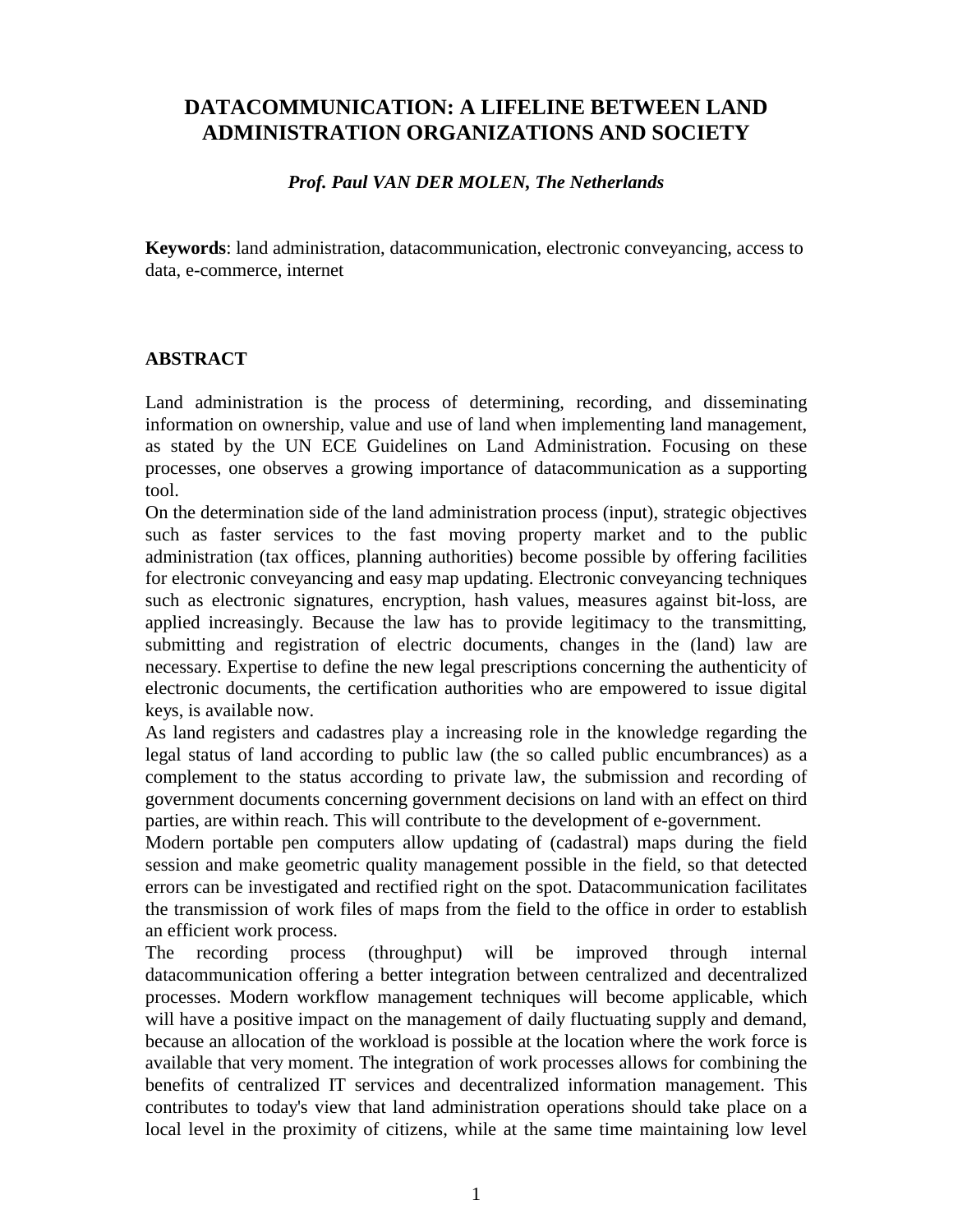costs through the economies of scale of centralized information processing and storage. Even in the situation that local offices have their own databases, datacommunication makes it possible to have remote access to land information.

On the disseminating side (output) the strategic objective of making land information better, easier and cheaper accessible will be supported by datacommunication. A wellorganized front office supported by an efficient back office provides a boost in customer-oriented services. Internet services can be applied here, which require a reflection on opening hours, data quality, liability, data protection and copyright, privacy issues, and pricing policy. Establishing an e-commerce environment will also require decisions on to which extent tailor-made land information products are offered, and how payment will be guaranteed. Land administration will become an important basis of establishing a geospatial data infrastructure.

The author is quite aware that the application of advanced tools as discussed here may flourish in a certain mature institutional environment and when advanced information and communication technology is available. This is not only the case in so-called 'developed' countries. As experiences show (e.g. Central Europe) many countries are making up for lost times as a result of the past, while countries in a luckier situation actually suffer the re-engineering burden of their legacy systems.

## **1. INTRODUCTION**

Land administration is defined by the UN ECE Land Administration Guidelines as 'the process of determining, recording, and disseminating information on the ownership, value and use of land, when implementing land management policies' (UN ECE 1996).

In this paper 'ownership' should be understood as all relationships between humankind and land (statutory, customary, informal) (Fourie 1999)

'Land' should be understood as the surface of the earth, the materials beneath, the air above, and all things fixed to the soil ( Dale & MacLaughlin 1999).

The context of 'land administration', as the definition says, is the implementation of land management policies, which we understand as improving security of tenure, land markets, land taxation, urban and rural planning development and maintenance, management of natural resources (GTZ, 1998).

When we refer to 'land administration systems', we consider these systems as a continuum comprising deed recording systems, title registration systems, negative and positive systems regarding their power against third parties, supported by simple or complex geometry.

When we refer to land administration organizations we are aware of the enormous variety that exists when observing organizational structures in different countries, ranging from local organizations without central support to very centralized organizations without any local presence, with a different progress in automation, from rigid separation between public registers and cadastre to so-called unified systems where the legal registers and the cadastre are combined (UN ECE 1998).

Whatever system and organizational structure is present, the paper wants to demonstrate that datacommunication, from closed networks up to public internet, provides many opportunities for improved services to customers, in the private sector as well in the public sector, by giving a boost to the efficiency and the effectiveness of operational processes of input, throughput, and output of land administration systems.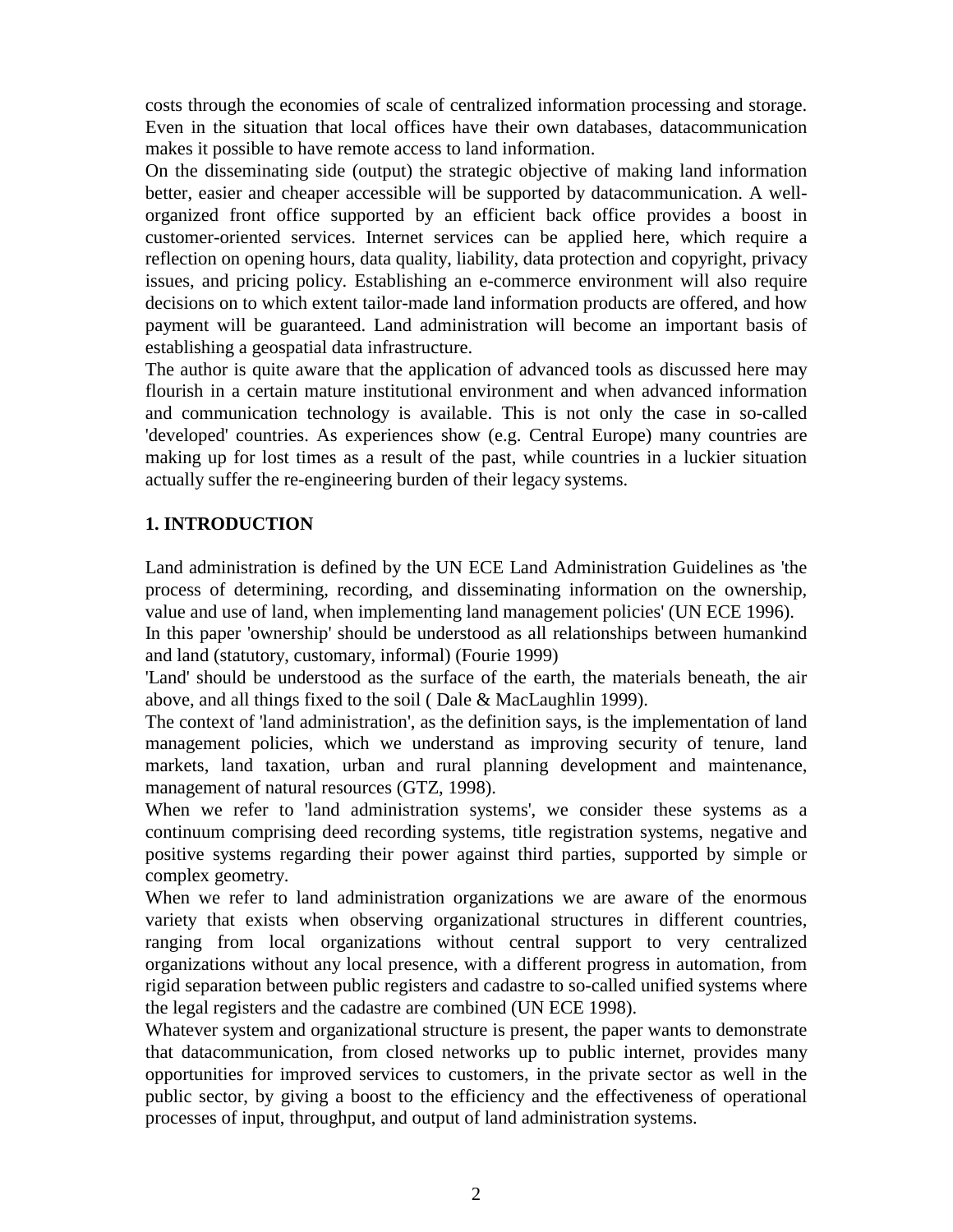From a strategic point of view, one might say that the alignment of business objectives of a land administration organization and the application of ICT (Henderson et al 1992) takes its ultimate form when integrating datacommunication technology and strategic goals.

## **2. INPUT PROCESSES**

## **2.1 Electronic conveyancing**

In every jurisdiction the basic idea of the recording of the rights, interests and responsibilities to land is the submission of a certain document to the land registrar, holding the description of the establishment, transfer or deletion of the relationship menland (UN ECE 2000). That document might be an agreement between people or legal entities, drawn up by a notary, by solicitors, conveyancers, or just by themselves, depending on the legal prescriptions. The document might also be a deed poll by the government or a judicial sentence. After receiving the document, the land registrar will perform certain actions according to the law resulting in the issuing of an official declaration of recording of the document which means that it fulfills the legal requirements for recording ('deed registration' systems), or a certificate of title which means that the land registrar -after examination of the document- finds the impact of the document legally valid ('title registration' systems). The first system might be called 'land recording', the latter 'land registration'.

Strategic objectives of land administration organizations can be met by focusing on electronic conveyancing:

- coping with a growing amount of digital documents on the land market
- faster procedures for submission and reaction
- perspective of lower costs (procedures, archives etc)
- fast and remote access to digitally stored deeds and title files
- faster clearance for transmission of purchase prices

As the legislation relates to paper documents, 'true copies' on paper, and analogue procedures, the following issues need to be addressed:

- legitimacy of digital documents and digital procedures
- authenticity of digital documents
- integrity and completeness of digital documents

The answer to these questions lies in the interweaving of legal and technical instruments. Electronic conveyancing can be realized through the application of advanced techniques supported by a sound legal prescriptions. One might think of:

- electronic signatures and certification authorities (EU, 1999)
- dual encryption technology
- hashing functions
- closed datacommunication network
- continuous network monitoring
- system of user-licenses

Changing existing analogue land administration processes by the application of these techniques and prescriptions basically leads to a digital process as follows (case: the Netherlands, status: systems ready and law under Parliament): notaries can submit digital documents through closed networks to the land registrar. In order to use this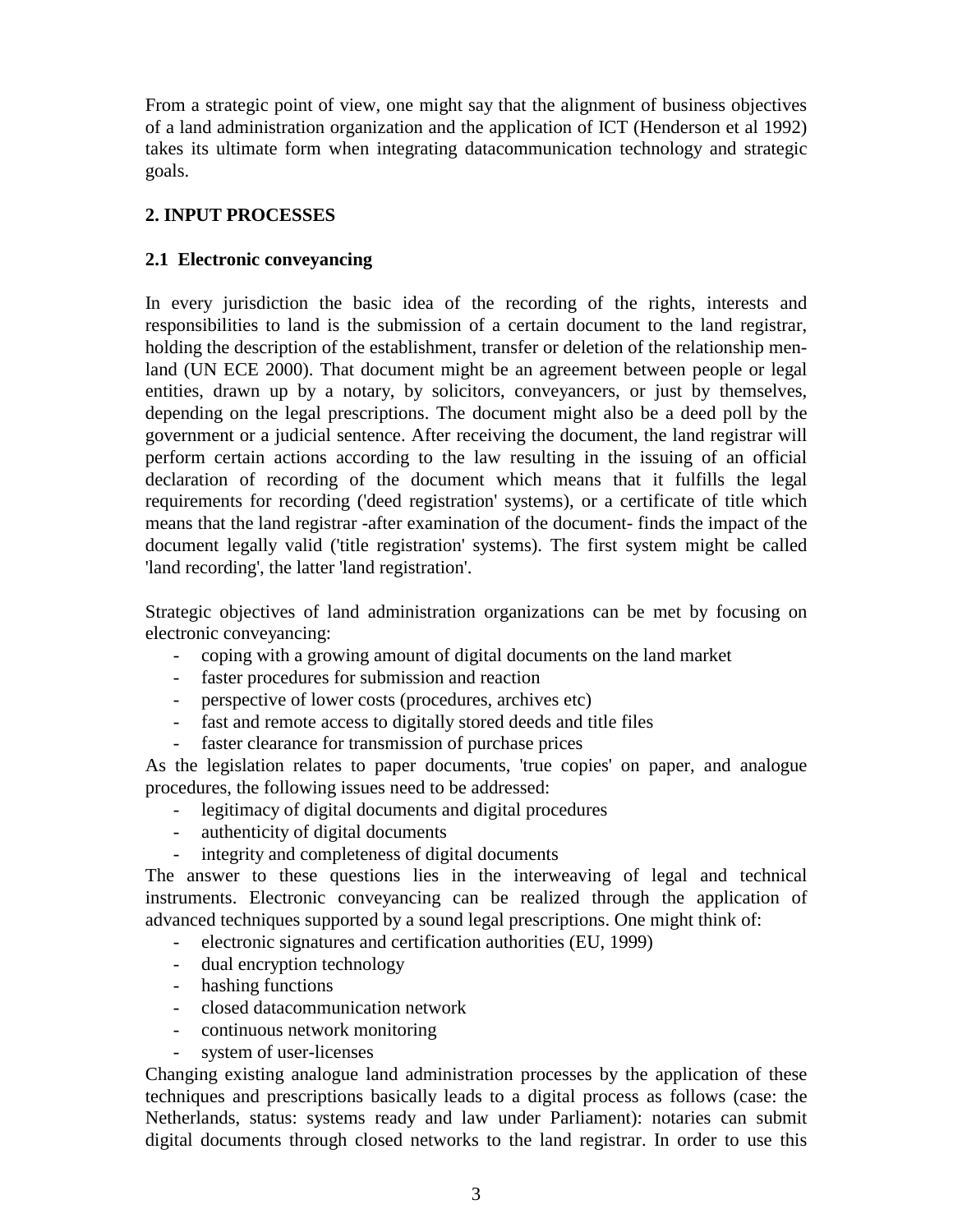service, the notary has to apply for a electronic signature at a certified Trusted Third Party which provides security concerning the identity of the applicant coupled with an electronic key, which consists of a private part and a public part. Before transmitting the digital document the hash-value of the document is calculated and encrypted, and mixed up with the notary's private key into a new digital signature. The public key is not secret, however the private key is strictly secret. So access to the network is by authorization and identification. The land registrar also disposes of an electronic signature. After receiving the digital document, the land registrar uses the public key of the notary to decode this mixed code. The land registrar will then be certain of the identity of the sender and the integrity and completeness of the document. For the transmission of the certificate of recording (mutatis mutandis a certificate of title) the procedure is similar: the land registrar's message will be hashed and mixed with the registrars private key, forming the land registrar's digital signature. The receiving notary can decode the message and be sure about the identity of the land registrar and the integrity and completeness of the message. The transmission itself is through fire walls and protected network. If, however, somebody tries to perform illegal operations (hacker), continuous network monitoring will detect the distortion immediately (it takes too much time to decode encryption based on 1024 bits length) and the electronic signature is made invalid. Bit-loss is of course detected by differences in hash values.

Similar developments take place in a number of countries (Burdon, 1998).

### **2.2. Public interests in land**

Not only parties on the land market may benefit from electronic conveyancing, but also the government. Many government decisions apply to land nowadays, and many of these have power against third parties including legal successors (new owners). Four aspects are important:

- legitimacy of the government's intervention in private rights to dispose
- to which extent legal power against third parties
- identification of plot of land concerned
- how to access the relevant information

An inventory made in the Netherlands came up to over 60 public encumbrances of this kind. To name a few: decisions on expropriation, pre-emptive rights, housing regulations, historical monuments, nature conservation orders, noise nuisance orders, air pollution orders, soil pollution orders, land use planning regulations, liabilities on maintenance of roads, ditches, canals, dikes etc, orders on unoccupied houses, prohibitions to felling trees. These public encumbrances (charges) are to be considered separately from all sorts of personal rights such as chain-conditions in deeds, conditions of long lease agreements and general conditions in contracts of sale.

The fast recording of governments interest in land will be helpful to the enforcement of government decisions. By consequence, also government organizations are interested in the submission of digital documents by datacommunication.

On the other hand, information on existing public interest in land is of major importance for third parties, as these interests will influence the use and value of real estate. So it is a responsibility for the government to speed up the publication of decisions by using digital processes.

One might reasonably expect that in the near future the legal status of land according to public law is as important as that according to private law.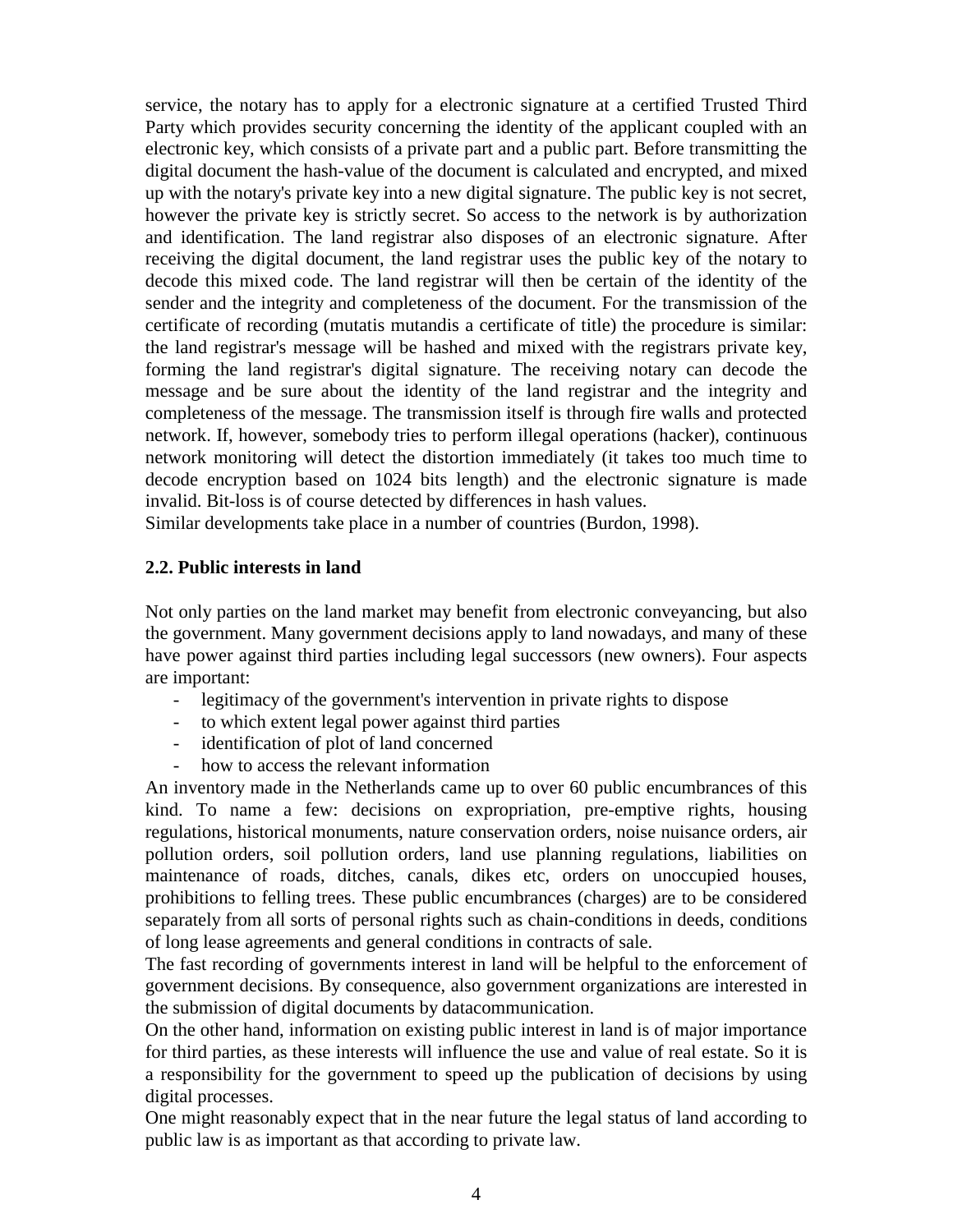## **2.3 Map Updating**

Although it is expected that in the next-generation land administration systems more legal objects will play a role than parcels only (Kaufmann, 1998), up-to-date information on the geometry of these objects is important to meet the customer's demands. This does not mean - by the way - that all geometry should be at top accuracy level. Standards are to be set after consulting customers although from the government point of view there may be a bottom line. However that may be, update procedures for (cadastral) maps are time consuming, so technology might prove to be helpful in speeding up the actuality of maps. Here the land surveyor will benefit from datacommunication by

- having remote access to map files and field sheets
- processing of field survey on the spot
- results of quality checks on the spot
- results of adjustment to the existing map on the spot
- input for re-measuring mistakes on the spot
- remote updating of map files immediately

An intermediate phase currently applied (e.g. UK) is the use of intelligent pencomputers by the field party. In the future they might be replaced by wireless communication with central systems. Working according to such a process actually means the transfer of office-work towards the field. The impact on organizational processes and structures is therefore substantial.

## **3. THROUGHPUT PROCESSES**

## **3.1 Local recording, central processing**

The trend in the world is to emphasize local governments or structures to perform landrelated activities such as land management and land recording/registration (Cobbett, 2000). The communis opinio is that this is contradictory to centralized land registers and cadastre. Datacommunication provides opportunities to combine local activities with efficient data processing and storage. Centralized land registers and cadastre, however, may be operated from a distance: local information management responsibility. There is quite a lot of evidence that centrally managed data processing and storage is more efficient and thus cheaper. Recent investigations in the Netherlands concerning the costs of local cartographic systems compared to a centralized alternative, resulted in the decision to centralize as soon possible. Only concentrating hardware is expected to be 15% cheaper: a further centralization and standardization another 40%. Apart from scale of economy advantages in hard and software, the necessary staffing is much less. The decision taken 15 years ago to install local cartographic systems was not taken on a costbenefit basis anyway: there were simply no datacommunication options to decide otherwise. It just took too much time to transmit a comprehensive map data file from one place to another. So the development of datacommunication technology can give a boost to effective local operations, which are still efficient.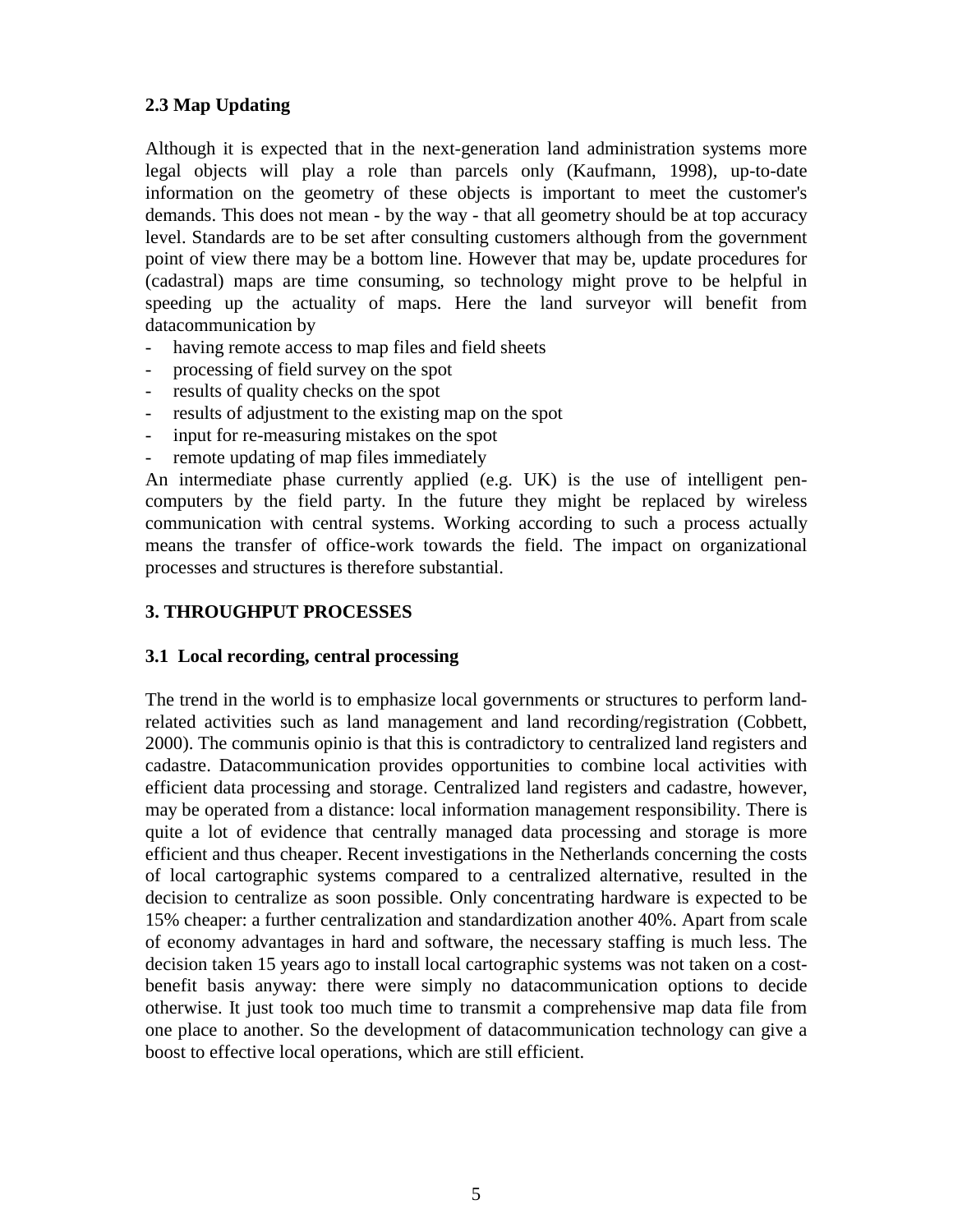### **3.2 Local processing, central distribution**

There might be a reason to operate systems locally. The way how tasks and responsibilities are divided within the public administration may determine where the systems are installed. Land registers may be in the local courts having their own computer facilities. Cadastres might be maintained in the municipality, using the municipal IT infrastructure. Access to land information may be hampered then. Datacommunication provides opportunities to continue with local databases, and allowing accessibility from a distance. Recent investigations in the Netherlands show that the regional and local databases (over 70!) which jointly contain the country covering the 'Small Scale Topographic Base Map of the Netherlands' (ready since January 2001), can be accessed for distribution on a national level: a 'single window' for customers who need to go beyond the local or regional data sets only. Contrary to the case in paragraph 3.1, datacommunication here allows local systems to be combined with centralized data distribution.

### **3.3 Inter-organizational workflow management and infrastructures**

The impact of working together, whether simultaneously or on different administrative levels, is the creation of joined work processes where the tasks and responsibilities are transparent. Current methods for data and process modeling are expanded with enterprise modeling: defining common processes and the division of everyone's role and function. Here the concept of spatial data infrastructures emerges, which encompasses the networked geospatial databases and data handling facilities, the complex of institutional, organizational, technological human, and economic resources which interact with one another and underpin the design, implementation, and maintenance of mechanisms facilitating the sharing, access to, and responsible use of geospatial data at an affordable cost, for a specific application domain of enterprise (Groot, 1999). In countries where land registers and cadastral maps cover an administrative unit (municipality, county, nation), it will be a professional challenge for land surveyors and land registrars to play a leading role in the development of an infrastructure at that level, because:

- land administration data covers (in that case) the whole area
- national triangulation normally provides a reference
- parcels are uniquely identified and also provide a reference
- objects are suitable for attachment of other (non spatial) data
- land registers and cadastres maintain a certain topicality
- one cannot expect users to organize a spatial data infrastructure
- data suppliers have to meet the customer demands

Land surveyors who understand their role in data infrastructures will, for example, realize active municipal land information departments and active national land administration organization instead of marginalized land surveying bureaus and cadastres.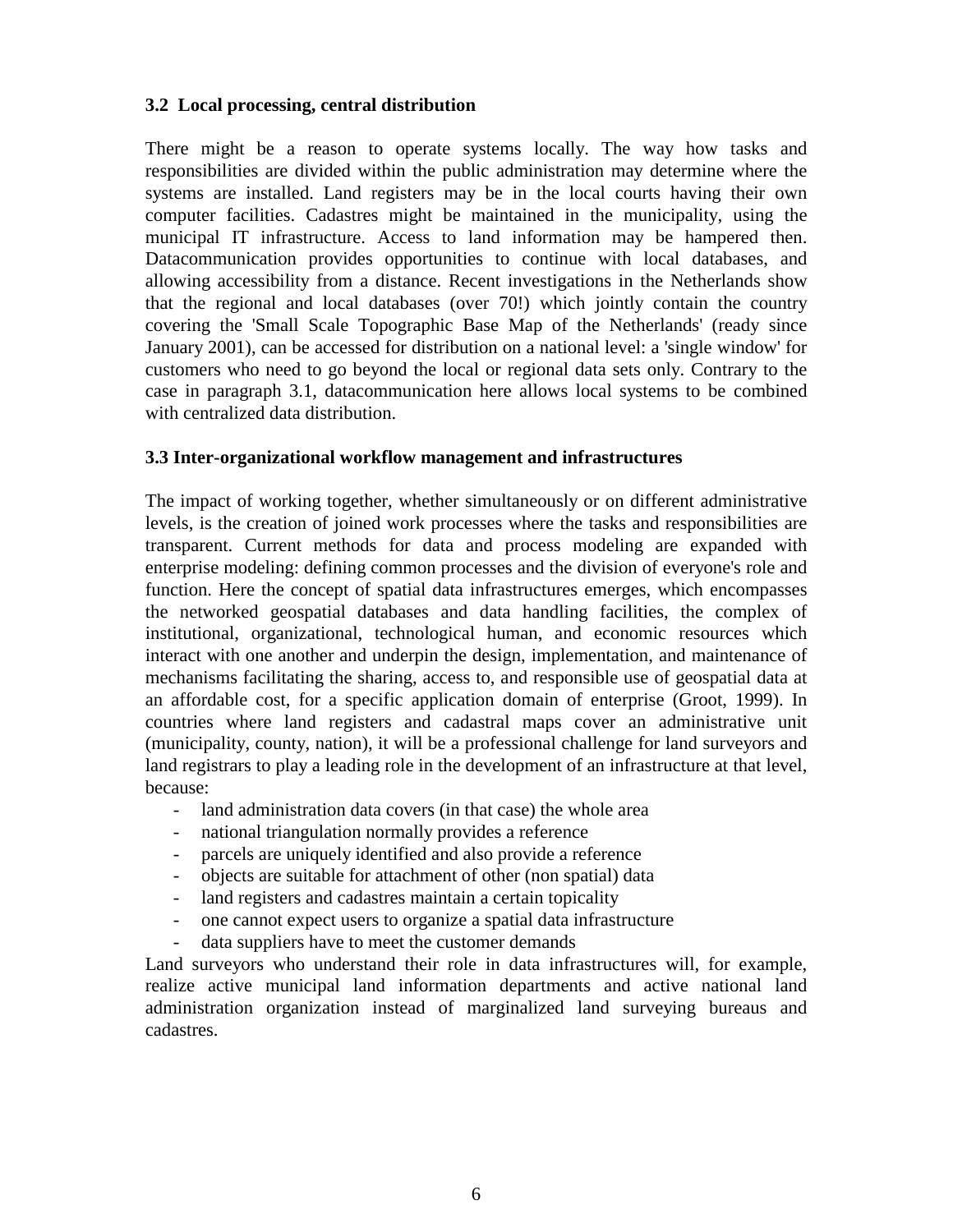## **4. OUTPUT PROCESSES**

#### **4.1 Making land information easily accessible**

The access to land administration data is important because the data has to serve the land market, credit facilities, urban and rural planning and development, land taxation, management of natural resources. A major aim of land administration organizations is to be customer oriented (Magis, 1999). Citizens and organizations need information to take the right decisions. From that point of view the 'single window' policy is developed, aiming for easy access for everyone to government data. The back office behind such a single window has a function to making data from various government agencies available to the public. In fact this is a data infrastructure: networks between distributed databases in a certain institutional framework.

As land administration (UN 1996) refers to

- information on ownership
- information on value
- information on use

the development of data infrastructures makes it irrelevant to store all data concerned in one big database. It gives the opportunity to share data and make them easily accessible for customers.

When providing open access for customers which are not yet known (non-subscribers, like the professional parties in the land market) the use of internet is obvious. There is an increasing creation of internet access to municipalities and other government agencies through the internet. The advantages of the use of the internet (WWW) are

- always available
- many people have access
- the users pays (at least) a part of the datacommunication costs
- through hyperlinks a supplier can be present at many market places
- it brings information close to the user

Disadvantages are

- response time not manageable
- protection of data not so easy
- transaction costs for electronic payment still high
- no relation with customer

A related matter is the openness of the information regarding the low threshold to get access. It still requires some actions for the users (non-subscriber) to obtain some information from the land register and the cadastre, even when open for the public: a telephone call, a letter, an application form, a trip to the office.

In order to understand the feeling of the 'man in the street' the Netherlands Cadastre asked an independent research bureau to conduct a survey among the public.

Over 340 persons (at random) were interviewed by telephone. 59% said that they would use the internet to look at his own cadastral data, 36% to look at data on other people. 58% was supportive of creating an internet access.

Over 440 persons visiting a cadastral office were asked to complete a questionnaire. 72% said that they would use the internet for looking at their own data, and 61% also to look at data on other people. 78% supported the Cadastre in providing internet access.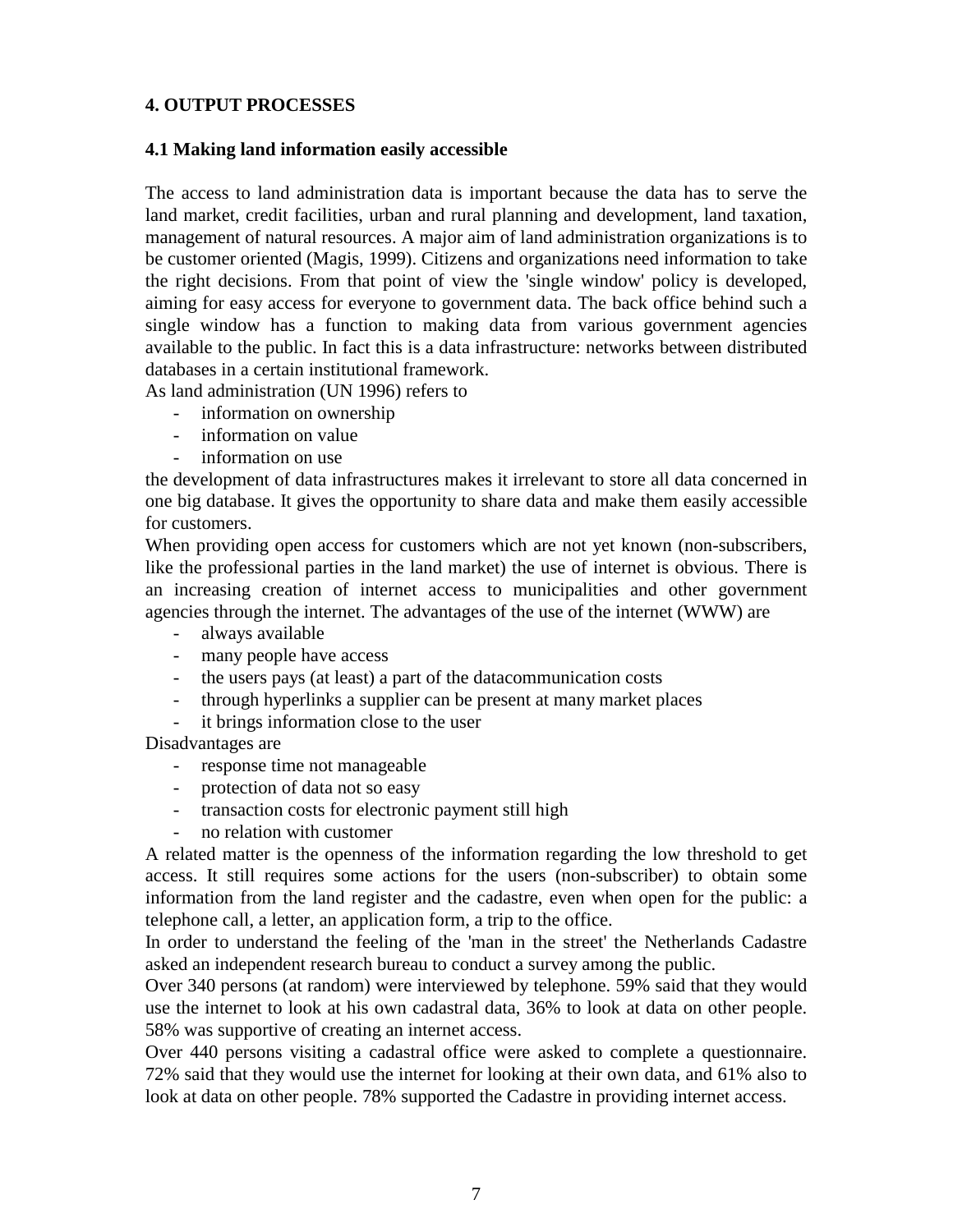Over 1300 persons visiting the website of the Cadastre were asked to complete an electronic questionnaire. 83% would look at their own data, also 83% to other people's data. 93% was supportive.

To all the respondents it was clear that their own data would also be easy accessible for others by the internet.

Based on these results the Netherlands Cadastre will facilitate internet access for citizens in the next year, starting with cadastral information concerning the parcel object and the ownership, and providing object based access only (via the parcel number, address, and cadastral map). Perhaps in the next future subject-based access and mortgage information may also be available. Before making a decision, the response of the citizens to the new service will be considered.

### **4.2 e-commerce**

Digital Land Registers and Cadastre cannot provide individual information on ownership only. Query tools make statistical analysis possible, like trends in purchase prices, market shares of mortgage banks, indicators for the activity of the property market: spin off products of land registration and cadastre, with a certain added value. Of course these products have to meet the requirements of national privacy law, which makes sensitive handling necessary. This, by the way, also applies to commercial companies who use this information for further value adding. Important issues concerning side line products are

- privacy requirements
- tailor-made approach (at least: customized)
- well organized back office
- continuously 'in the air'
- easy understandable order forms
- payment mechanism
- pricing (Zevenbergen 1998)
- delivery conditions

The Netherlands Cadastre has exploited an e-commerce site since last year, which only sells to subscribers and 24 hours a day, 4 customized products as follows:

- trends in purchase prices per area
- number and prices of real estate transactions per area
- number cadastral map in rural area
- number and prices transfer of rural land

It was expected that in the year 2000 the number of subscribers would be not exceed 50; however, the reality is over 1,000 at the end of the year. The back office is a copy of the cadastral database which is updated every half year. Subscribers buy on account, with paper invoice, as long as electronic billing is relatively too expensive.

#### **CONCLUSIONS**

Datacommunication plays an increasing role in almost all processes in land administration organizations, internally and externally. It facilitates cooperation of local and central land administration functions, with other relevant organizations, and above all with the customers. Information of ownership, value and use of land ( all in a broad sense) belongs to the basic data in geo spatial data infrastructures. The trend is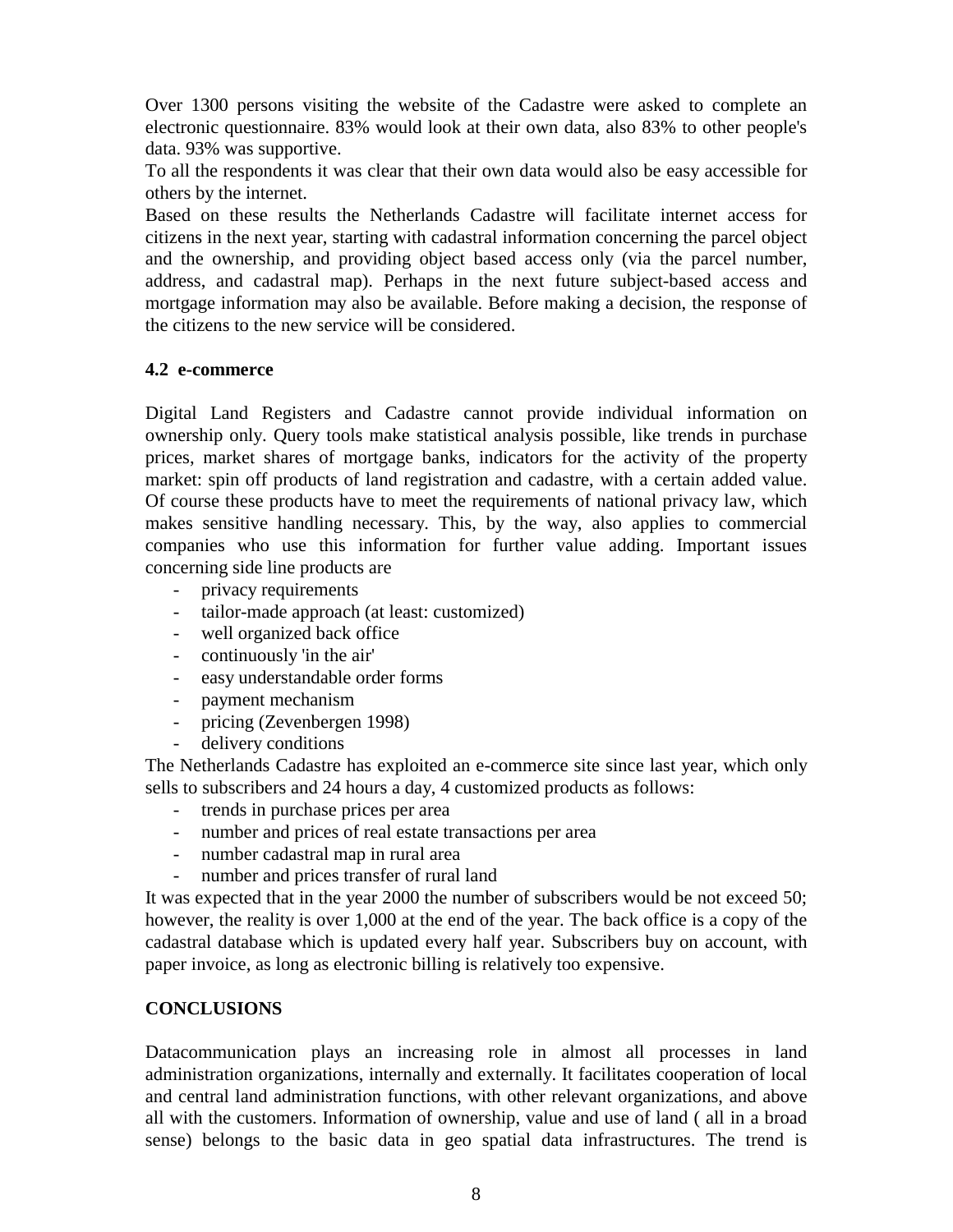obviously moving from land administration towards land administration infrastructures (Williamson & Grant 1999). Datacommunication is a cornerstone in modern developments like electronic conveyancing, updating maps, distribution of land information and e-commerce.

#### **REFERENCES**

Burdon I., 1998, Automated Registration of Title to Land, Registers of Scotland, Edinburgh

- Cobbett W. (UNCHS), Towards Securing Tenure for All, South African Journal of Surveying and Geo-information, Vol. 1 No. 4, 2000
- Dale P. & McLaughlin J., Land Administration, 1999, Oxford University Press

EU Directive 1999/93/EG on Electronic Signatures 13 December 1999

- Fourie C., 1999, Conclusions from a Research Study, Third International Conference on Social Integration and Security for the urban poor, Nairobi
- Groot R. & McLaughlin J., 1998, Geospatial Data Infrastructure, Oxford University Press, 2000 GTZ, Land Tenure in Development Cooperation, Deutsche Gesellschaft für Technische Zusammenarbeit GTZ, Wiesbaden,
- Henderson J.C & Thomas J.B. & Venkatraman N, 1992, Making sense of IT: Strategic Alignment and Organizational Context, Centre for Information Systems Research, MIT Cambridge Massachusetts
- Kaufmann J.& Steudler D., 1998, Cadastre 2014, FIG
- Magis M., 1999, Developing a customer-oriented Cadastre, UN ECE Working Party on Land Administration, Workshop on Managing and Developing Effective Land Registration and Cadastral Services, London
- UN ECE, 1996, Land Administration Guidelines, New York and Geneva
- UN ECE WPLA, 2000, Study on Key Aspects of Land Registration and Cadastral Legislation, UN ECE Working Party on Land Administration, London
- UN ECE WPLA, 1998, Inventory of Land Administration Systems in Europe and North America, UN ECE Working Party on Land Administration, London
- Williamson I. & Grant D., 2000, The UN-FIG Bathurst Declaration on Land Administration for Sustainable Development- A Challenge for Surveyors, FIG Prague
- Zevenbergen J.A., 1998, Free Accessibility of geo-information in the Netherlands, United States and the European Community, Delft University Press

#### **CONTACT**

Professor Paul van der Molen Vice-Chairman of Commission 7

**Director** Netherlands Cadastre and Public Registers Agency PO Box 9046 NL-7300 GH Apeldoorn THE NETHERLANDS Tel.  $+31$  55 528 5256  $Fax + 31 55 528 6850$ e mail: paul.vandermolen@kadaster.nl